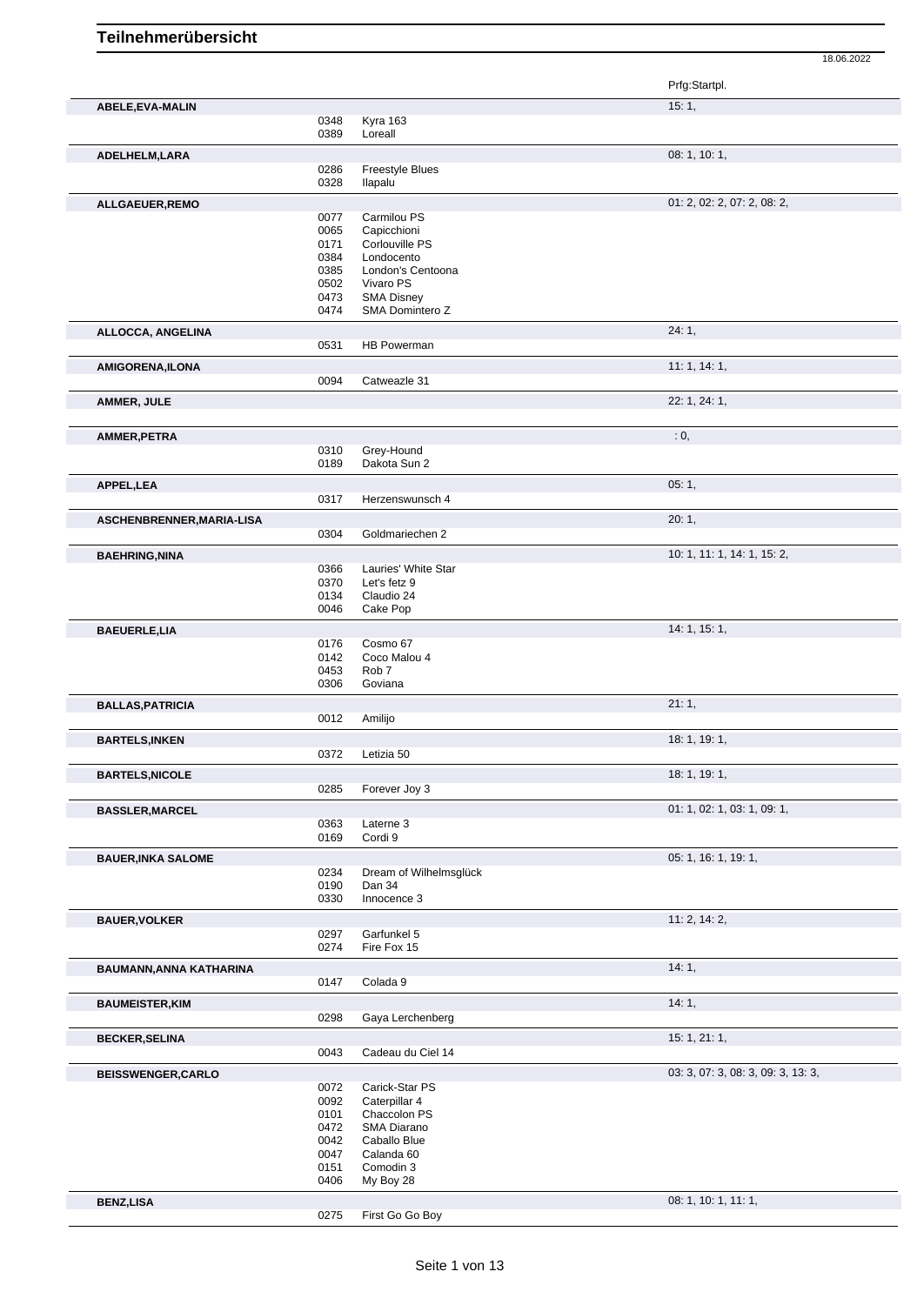|                             |              |                                  | 18.06.2022                                |  |
|-----------------------------|--------------|----------------------------------|-------------------------------------------|--|
|                             |              |                                  | Prfg:Startpl.                             |  |
| <b>BENZ, MELANIE</b>        |              |                                  | 16: 1, 17: 1,                             |  |
|                             | 0202         | De Janero 2                      |                                           |  |
| <b>BERNHARD, LUKAS</b>      |              |                                  | 23:1,                                     |  |
| BERNHARD, ALFRED            |              |                                  | 07: 1, 08: 1, 09: 2, 10: 2, 16: 1, 17: 1, |  |
|                             | 0277         | Flitzchen                        | 18:1,                                     |  |
|                             | 0096         | Cayvano                          |                                           |  |
|                             | 0386<br>0027 | Londonlike<br>Belle Marie 3      |                                           |  |
| <b>BERNHARD, MARIE</b>      |              |                                  | 17: 1, 20: 1,                             |  |
|                             | 0277         | Flitzchen                        |                                           |  |
|                             | 0284         | For Rock G.                      |                                           |  |
|                             | 0027         | Belle Marie 3                    |                                           |  |
| <b>BERNHARD, YVONNE</b>     |              |                                  | 04: 1, 05: 1,                             |  |
|                             | 0284<br>0225 | For Rock G.<br>Don Disaster      |                                           |  |
| <b>BIEHRINGER, PETRA</b>    |              |                                  | 05: 1, 06: 1, 16: 1,                      |  |
|                             | 0292         | Fürstenball's Feedback           |                                           |  |
| <b>BINDER, FELICITAS</b>    |              |                                  | 03: 1, 09: 1,                             |  |
|                             | 0040         | Bünteeichen Navito               |                                           |  |
|                             | 0463<br>0191 | Sauvignon Blanc B<br>Danciera 10 |                                           |  |
|                             | 0422         | Pretty Lady 34                   |                                           |  |
|                             | 0020         | <b>Balou's Princess</b>          |                                           |  |
|                             | 0415         | Nunette                          |                                           |  |
|                             | 0272<br>0493 | Finley 134<br>Undercover 36      |                                           |  |
|                             | 0207         | Del Amie                         |                                           |  |
| <b>BOETTCHER, CLAUDIA</b>   |              |                                  | 07: 2, 12: 2,                             |  |
|                             | 0329         | Indian Summer 135                |                                           |  |
|                             | 0120<br>0368 | Chiron 33<br>Legendary 6         |                                           |  |
|                             |              |                                  | 21:1,                                     |  |
| <b>BOHNER, LENI MARIE</b>   | 0411         | Noir Cami                        |                                           |  |
| <b>BONCIUM, NAOMI</b>       |              |                                  | 16: 1, 18: 1, 19: 1, 20: 1,               |  |
|                             | 0393         | Lucy Lou 23                      |                                           |  |
| <b>BORST, JUSTIN KARINA</b> |              |                                  | 08:1,                                     |  |
|                             | 0178         | Costa Rica W                     |                                           |  |
|                             | 0117         | Chin Chili                       |                                           |  |
| <b>BORST, PHILIPP</b>       |              | 0178 Costa Rica W                | 07: 1, 08: 1,                             |  |
|                             | 0117         | Chin Chili                       |                                           |  |
| <b>BOSCH, HANS-PETER</b>    |              |                                  | 04: 1, 05: 1, 06: 1,                      |  |
|                             | 0257         | Fanfarron HJ                     |                                           |  |
| <b>BRANDL, LENIA</b>        |              |                                  | 15: 1, 22: 1,                             |  |
|                             | 0487         | Theo RZ                          |                                           |  |
| <b>BRECHT, ALEXANDRA</b>    |              |                                  | 19:1,                                     |  |
|                             | 0015         | Apropo M                         |                                           |  |
|                             | 0238<br>0011 | Dujardin 43<br>Amici 5           |                                           |  |
|                             | 0263         | Feinrich der Große               |                                           |  |
|                             | 0511         | Zurprise                         |                                           |  |
| <b>BRENDLE, MAREN</b>       |              |                                  | 09:1,                                     |  |
|                             | 0249<br>0176 | Enrico 302<br>Cosmo 67           |                                           |  |
|                             | 0142         | Coco Malou 4                     |                                           |  |
|                             | 0453         | Rob <sub>7</sub>                 |                                           |  |
|                             | 0306         | Goviana                          |                                           |  |
| <b>BRENDLE, VERA</b>        |              |                                  | 14:1,                                     |  |
|                             | 0249<br>0176 | Enrico 302<br>Cosmo 67           |                                           |  |
|                             | 0142         | Coco Malou 4                     |                                           |  |
|                             | 0453         | Rob <sub>7</sub>                 |                                           |  |
|                             | 0306         | Goviana                          |                                           |  |
| <b>BRENNER, ANNA-SOPHIE</b> |              | Carlson 117                      | 08: 1, 10: 2, 11: 2,                      |  |
|                             | 0076<br>0477 | Sofar away                       |                                           |  |
| <b>BRENNER, MARLENE</b>     |              |                                  | 11:1, 14:1,                               |  |
|                             | 0034         | Bob herceg Tornádó               |                                           |  |
| <b>BRUGGER, BAERBEL</b>     |              |                                  | 20:1,                                     |  |
|                             | 0208         | Del Piero 22                     |                                           |  |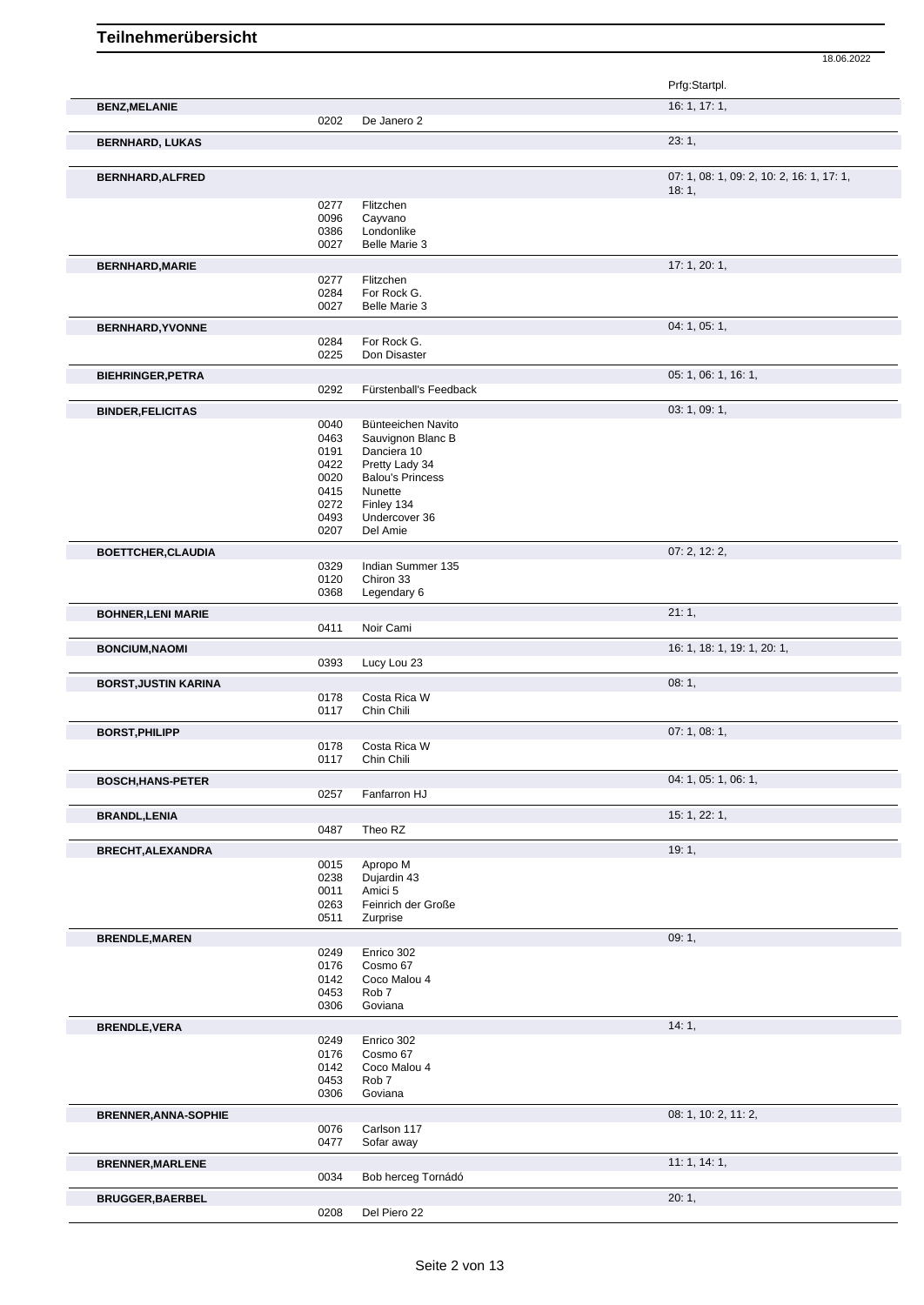|                          |              |                             | Prfg:Startpl.                                              |
|--------------------------|--------------|-----------------------------|------------------------------------------------------------|
| <b>BRUGGER, MIA CARA</b> |              |                             | 09: 2, 10: 2, 14: 1,                                       |
|                          | 0063         | Candela L 2                 |                                                            |
|                          | 0048         | Calea 17                    |                                                            |
|                          | 0022         | Barry Brown Escaille        |                                                            |
| <b>BRUGGER, MICHAEL</b>  |              |                             | 12: 1, 13: 1,                                              |
|                          | 0462         | Sattelprofi's Ciao Bella    |                                                            |
| <b>BUCHER, EMELIE</b>    |              |                             | 24:1,                                                      |
|                          |              |                             |                                                            |
| <b>BUEHL, ANTONIA</b>    |              |                             | 21: 1, 24: 1,                                              |
|                          | 0532         | Nanni                       |                                                            |
| <b>CASPER, TIM</b>       |              |                             | 07: 1, 09: 1, 11: 1, 12: 1, 13: 1,                         |
|                          | 0161         | Contino 76                  |                                                            |
|                          | 0087<br>0125 | Cassilana 3<br>Ciaquinero   |                                                            |
|                          |              |                             |                                                            |
| DAGOBERT, CLEMENT        |              |                             | 01: 1, 02: 1, 03: 1, 07: 1, 08: 1, 09: 2,<br>12: 3, 13: 2, |
|                          | 0323         | Horse Gym's Landinos        |                                                            |
|                          | 0279         | For Contessa                |                                                            |
|                          | 0308         | Grand Quintaya SJ           |                                                            |
|                          | 0321         | Horse Gym's Chillie Boy     |                                                            |
|                          | 0446         | Quite Mister White          |                                                            |
|                          | 0433         | Quemberly                   |                                                            |
|                          | 0219         | Diarado's Dressman          |                                                            |
|                          | 0457         | Sabine 95                   |                                                            |
|                          | 0461         | Saphira L                   |                                                            |
|                          | 0324         | Horse Gym's Las Vegas       |                                                            |
|                          | 0322         | Horse Gym's Laloah          |                                                            |
|                          | 0325         | Horse Gym's Liana           |                                                            |
|                          | 0368         | Legendary 6                 |                                                            |
|                          | 0452         | Rey vd Donkhoeve            |                                                            |
| DAMBACHER, JESSICA       | 0111         | Chegger                     | 15:1,                                                      |
|                          |              |                             |                                                            |
| DINGLER, ANNA-LENA       |              |                             | 08: 1, 12: 1, 13: 2,                                       |
|                          | 0159         | Contessa R                  |                                                            |
|                          | 0088         | Cassilanos Heiße Liebe R    |                                                            |
|                          | 0188         | Daisy F                     |                                                            |
|                          | 0082<br>0078 | Casatessa R<br>Carotte R    |                                                            |
|                          | 0001         | Abrakadabra R               |                                                            |
|                          | 0044         | Cadora R                    |                                                            |
| <b>DISLERS, SONJA</b>    |              |                             | 16: 1, 17: 1,                                              |
|                          | 0067         | Capresa                     |                                                            |
| <b>DLUGOS, ANDREA</b>    |              |                             | 04: 2, 05: 3, 06: 2,                                       |
|                          | 0268         | Fidenzia                    |                                                            |
|                          | 0289         | Fuchs Peter                 |                                                            |
|                          | 0455         | Royal Faristo               |                                                            |
|                          | 0425         | Qualar                      |                                                            |
| <b>DOGAN,EMRE</b>        |              |                             | 15: 1, 22: 1,                                              |
|                          | 0131         | Clara Clever 3              |                                                            |
| <b>DUCKECK, VIVIEN</b>   |              |                             | 22:1,                                                      |
|                          | 0295         | Gandor 22                   |                                                            |
| <b>EBERT, ALISA</b>      |              |                             | 20:1,                                                      |
|                          | 0288         | Frieda 345                  |                                                            |
| EDER, DANIELA            |              |                             | 06:2,                                                      |
|                          | 0122         | Christ de Renoir            |                                                            |
|                          | 0215         | Der kleine Däumling         |                                                            |
| EHINGER, JOEL            |              |                             | 09:1,                                                      |
|                          | 0081         | Cäsar 216                   |                                                            |
| EICHERT, KLAUS-PHILIPP   |              |                             | 03: 1, 07: 1, 08: 1, 12: 2, 13: 2,                         |
|                          | 0376         | Like Crazy E                |                                                            |
|                          | 0221         | Dior E                      |                                                            |
|                          | 0246         | Eljenohve                   |                                                            |
| EISENMANN, JULIA         |              |                             | 04: 1, 05: 2, 06: 1,                                       |
|                          | 0186         | Dacaprio 3                  |                                                            |
|                          | 0291         | Fürst Fred 2                |                                                            |
| <b>ENGEL, LARISSA</b>    |              |                             | 07: 1, 08: 1, 09: 1, 10: 2, 11: 1, 12: 1,                  |
|                          | 0338         | Kanway                      |                                                            |
|                          | 0158         | Constalino PS               |                                                            |
| <b>ENGELHARD, THOMAS</b> |              |                             | 08:2,                                                      |
|                          | 0069<br>0118 | Caramba E<br>Chin's Tonic N |                                                            |
|                          |              |                             |                                                            |
| <b>EPACHER, LOREEN</b>   |              |                             | 05: 1, 17: 1,                                              |
|                          | 0402         | Mefisto 22                  |                                                            |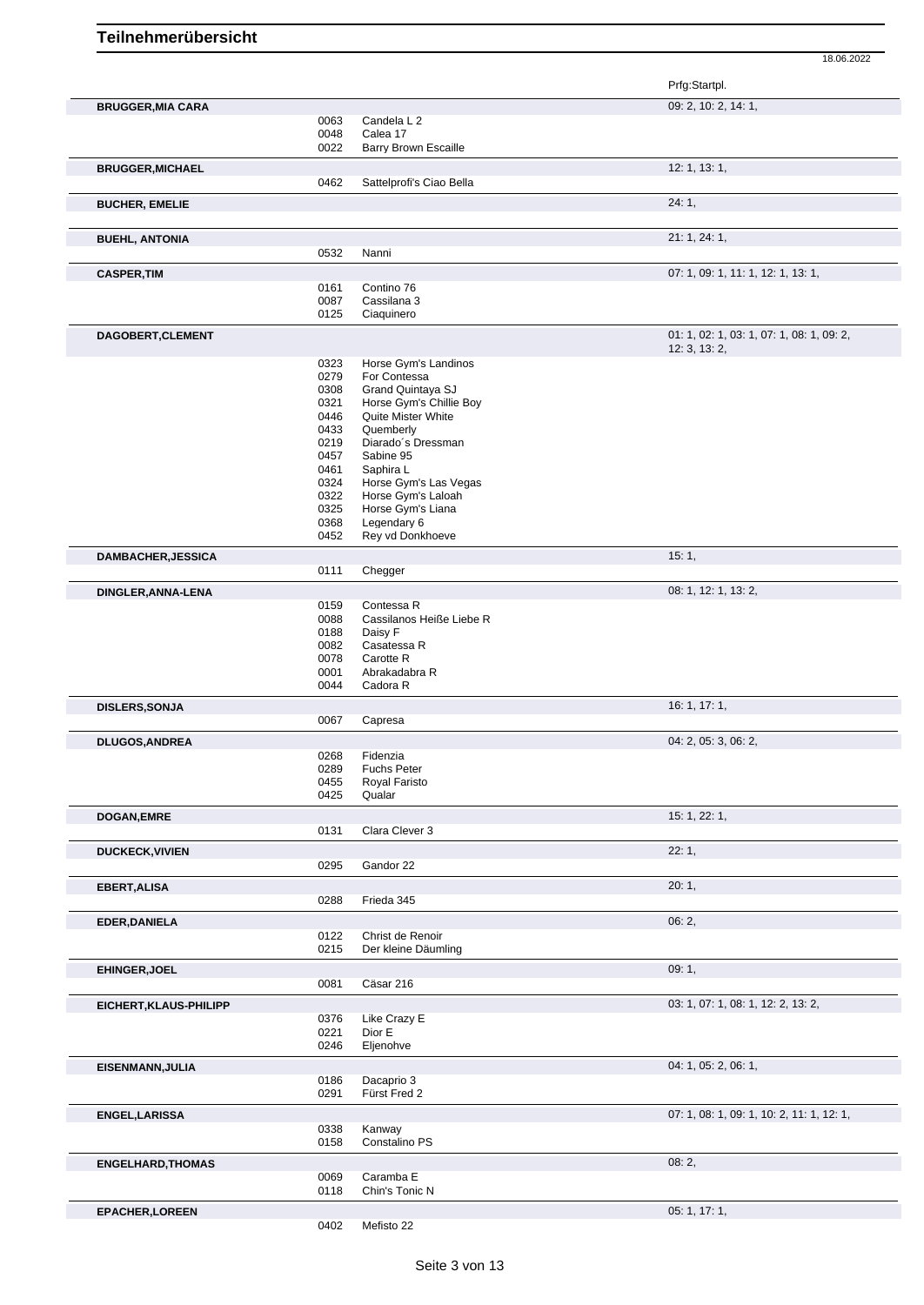|                                 |              |                                      | Prfg:Startpl.                             |
|---------------------------------|--------------|--------------------------------------|-------------------------------------------|
| ERHARD, KATHRIN                 |              |                                      | 14:1,                                     |
|                                 | 0281<br>0112 | For fighting 3<br>Chepi G            |                                           |
|                                 |              |                                      | 14: 1, 15: 1,                             |
| <b>ERHARD, LISA</b>             | 0281         | For fighting 3                       |                                           |
|                                 | 0112         | Chepi G                              |                                           |
| <b>FETH, MONA</b>               |              |                                      | 21:1,                                     |
|                                 | 0070         | Cardento H                           |                                           |
| <b>FETZER, FELICE</b>           |              |                                      | 16: 1, 17: 1,                             |
|                                 | 0419         | Palm Beach 34                        |                                           |
| <b>FEUCHTER, KERSTIN</b>        | 0458         | Sam 971                              | 14:1,                                     |
| <b>FISCHER, CAROLINE SOPHIA</b> |              |                                      | 16:1, 17:1,                               |
|                                 | 0320         | Honky Tonk 2                         |                                           |
| <b>FRAUNHOLZ, STEFANIE</b>      |              |                                      | 02: 1, 03: 1, 07: 1, 08: 2, 09: 1, 10: 1, |
|                                 |              |                                      | 11:1,                                     |
|                                 | 0149<br>0347 | Coleen 29<br>Kylie 14                |                                           |
|                                 | 0420         | Peppone 44                           |                                           |
| <b>FREY, MARVIN</b>             |              |                                      | 01: 2, 02: 2, 03: 2, 07: 2, 08: 2, 09: 2, |
|                                 |              |                                      | 10: 2, 12: 2,                             |
|                                 | 0114<br>0106 | Chiapas 2<br>Charleston 78           |                                           |
|                                 | 0153         | Con Argentus                         |                                           |
|                                 | 0484         | Stay Cool 2                          |                                           |
|                                 | 0266         | Ferstlhof's Cavalinka                |                                           |
|                                 | 0448         | Quiwi Air                            |                                           |
|                                 | 0195<br>0367 | Darcia 3<br>Le Metteur               |                                           |
|                                 | 0339         | Kara Ben Nemsi 7                     |                                           |
|                                 | 0428         | Quasi Unser                          |                                           |
|                                 | 0341         | Karthago 80                          |                                           |
|                                 | 0394         | Luise 120                            |                                           |
|                                 | 0343         | Kilkenny 58                          |                                           |
|                                 | 0099         | Ceyda 3                              |                                           |
|                                 | 0509<br>0127 | Zazou 48<br>Cigala Elu               |                                           |
|                                 | 0490         | Tornados Touch                       |                                           |
|                                 | 0216         | Destina della vita                   |                                           |
|                                 | 0091         | Catapult 17                          |                                           |
|                                 | 0373         | Levignon TSH                         |                                           |
|                                 | 0369         | Leroy 199                            |                                           |
| <b>FREY, YVONNE ANN-KATRIN</b>  | 0337         | Juliette 33                          | 10: 1, 11: 1,                             |
| <b>FRICK, JULIANE</b>           |              |                                      | 11:1, 14:1,                               |
|                                 | 0360         | Larinia 4                            |                                           |
| FRISCHHUT, HANNAH MARIA         |              |                                      | 22:1,                                     |
|                                 |              |                                      |                                           |
| <b>FRISCHHUT, RITA</b>          | 0214         | Demet Lord Poly                      | 11:1, 14:1,                               |
|                                 | 0228         | Donnerwetter 84                      |                                           |
| <b>FRIZ, KRISTIN</b>            |              |                                      | 21:1,                                     |
|                                 | 0057         | Call me Rasmus                       |                                           |
|                                 | 0445         | Quit Playing F<br>Quite Mister White |                                           |
|                                 | 0446         |                                      |                                           |
| <b>FRIZ, SEBASTIAN</b>          | 0057         | Call me Rasmus                       | 14:1,                                     |
|                                 | 0445         | Quit Playing F                       |                                           |
|                                 | 0446         | Quite Mister White                   |                                           |
| <b>FROEHLICH, GINA-MARO</b>     |              |                                      | 03: 1, 13: 1,                             |
|                                 | 0444         | Quissini                             |                                           |
|                                 | 0123         | Chrysler 4<br><b>Ellestial W</b>     |                                           |
|                                 | 0247         |                                      |                                           |
| <b>FUNK, ANNETTE</b>            | 0489         | Tops F                               | 21:1,                                     |
|                                 |              |                                      |                                           |
| <b>GEIST, ALEXANDRA</b>         | 0217         | Dialon 6                             | 07: 1, 10: 1, 11: 1, 14: 1,               |
| <b>GENTNER, LINDA</b>           |              |                                      | 14: 1, 15: 1,                             |
|                                 | 0375         | Libelle for Passion                  |                                           |
| <b>GLATTHAR, DIANA</b>          |              |                                      | 13: 1, 14: 1, 15: 1,                      |
|                                 | 0479         | Spengler's Püppi                     |                                           |
|                                 | 0219         | Diarado's Dressman                   |                                           |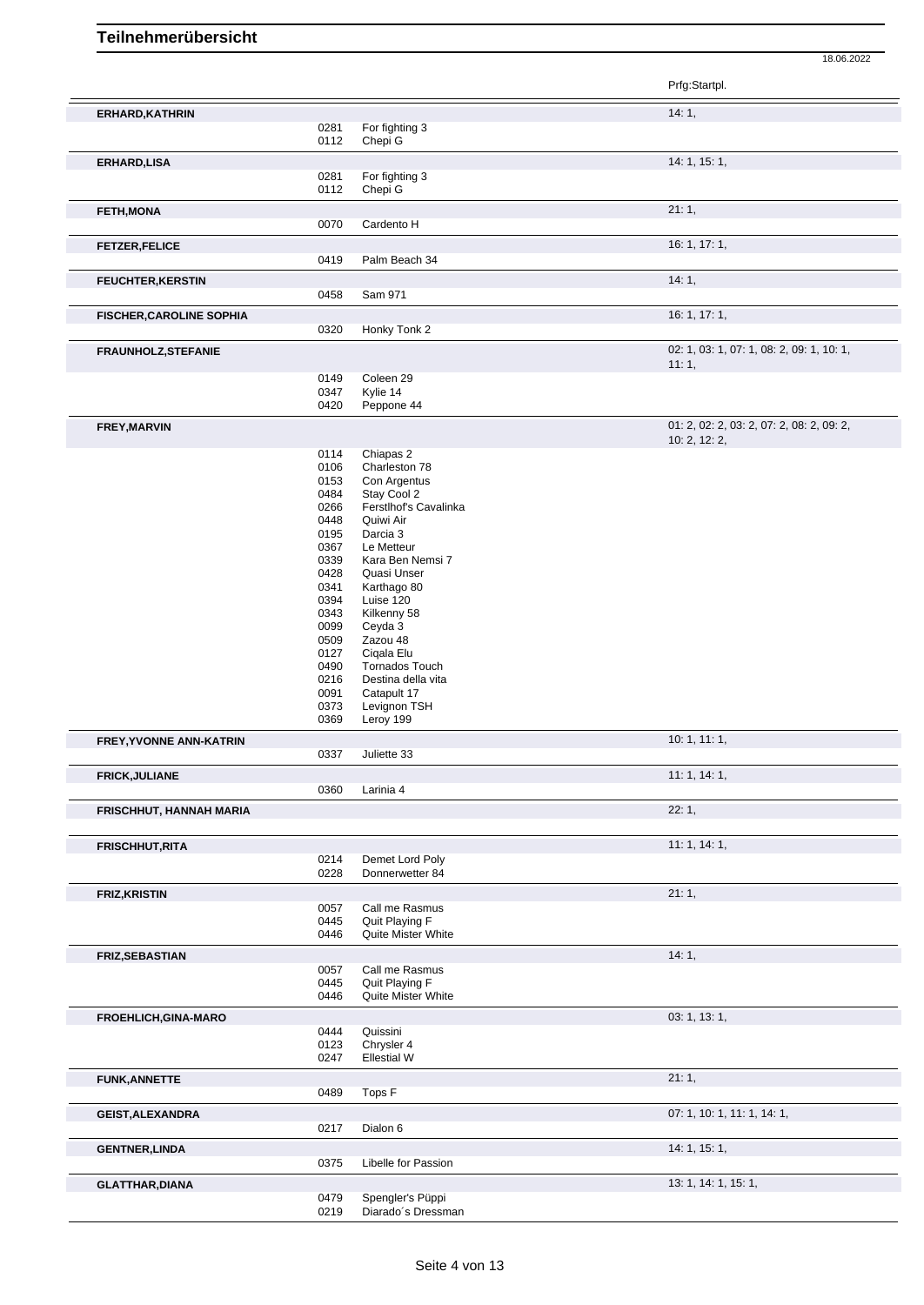|                          |              |                                          | Prfg:Startpl.                             |
|--------------------------|--------------|------------------------------------------|-------------------------------------------|
|                          |              |                                          | 14: 1, 15: 1,                             |
| <b>GLONING, ANNA</b>     | 0239         | Duko 8                                   |                                           |
|                          |              |                                          |                                           |
| <b>GNANN, CELINE</b>     | 0522         | Concetta 17                              | 14: 1, 15: 1,                             |
|                          |              |                                          | 14:1,                                     |
| <b>GOEHRINGER, NELE</b>  | 0335         | Joy S                                    |                                           |
|                          | 0250         | <b>Envoys Sweet Ella</b>                 |                                           |
| <b>GRESS, MORITZ</b>     |              |                                          | 14: 1, 15: 1,                             |
|                          | 0307         | Gräfin R 4                               |                                           |
| <b>GRIMM,FLORIAN</b>     |              |                                          | 01: 1, 02: 1, 07: 2, 08: 2, 13: 2,        |
|                          | 0135         | Claudita                                 |                                           |
|                          | 0004<br>0003 | Acina G<br>Acasina G                     |                                           |
|                          | 0412         | Now comes Nala                           |                                           |
|                          | 0498         | Verdillo G                               |                                           |
|                          | 0381         | Little Linus G                           |                                           |
| <b>GRUENDLER, ANNA</b>   |              |                                          | 07: 1, 08: 1, 09: 1, 10: 1, 11: 1, 13: 2, |
|                          | 0105<br>0409 | Chamans El Chapo<br>Nevada van't Pluimke |                                           |
|                          |              |                                          |                                           |
| <b>HADLIK, JULE</b>      | 0519         | Ginster 114                              | 23:1,                                     |
|                          |              |                                          |                                           |
| <b>HALD, MAGNUS</b>      | 0210         | Delicia 28                               | 20:1,                                     |
|                          |              |                                          |                                           |
| <b>HAMMELE, KATHRIN</b>  | 0184         | Cute Sorrel B                            | 10:1, 11:1,                               |
|                          |              |                                          |                                           |
| HARTMANN, FRANK          | 0181         | Crescentino                              | 12: 2, 13: 2,                             |
|                          | 0059         | Campari 356                              |                                           |
| HARTMANN,LENA            |              |                                          | 21:1,                                     |
|                          | 0086         | Casparus 3                               |                                           |
| <b>HAUBER, JULE</b>      |              |                                          | 21:1,                                     |
|                          | 0421         | Pikeur 95                                |                                           |
|                          | 0459         | Sandero 6                                |                                           |
|                          | 0240<br>0203 | Dulcinea AT<br>De La Luna 22             |                                           |
| <b>HAUBER, PETRA</b>     |              |                                          | 21:1,                                     |
|                          | 0421         | Pikeur 95                                |                                           |
|                          | 0459         | Sandero 6                                |                                           |
|                          | 0203         | De La Luna 22                            |                                           |
| HAUG, LILLI MELIA        |              |                                          | 23: 1, 24: 1,                             |
|                          |              |                                          |                                           |
| <b>HAUG, SILKE</b>       |              |                                          | 20:1,                                     |
|                          | 0404<br>0193 | MonAmi Tiger Lily<br>Dancing Diva 17     |                                           |
| HAVERKAMP, IDA           |              |                                          | 23: 1, 24: 1,                             |
|                          | 0526         | Earl Grey                                |                                           |
| <b>HEHNLE, PIA</b>       |              |                                          | 07: 1, 08: 1, 10: 1, 11: 1,               |
|                          | 0066         | Capital Joke                             |                                           |
|                          | 0097         | Cazoo                                    |                                           |
|                          | 0480         | SR - Halleluja - Z                       |                                           |
| <b>HEIL, CARINA</b>      |              |                                          | 19: 1, 20: 1,                             |
|                          | 0225         | Don Disaster                             |                                           |
| <b>HEINDEL, JULIA</b>    |              |                                          | 21:1,                                     |
|                          | 0290         | Fuega Nuova                              |                                           |
| <b>HEINZMANN, SANDRA</b> | 0399         | Maimädle                                 | 20: 1, 21: 1,                             |
|                          |              |                                          |                                           |
| HERBOLD, FRANZISKA       | 0271         | Finett 48                                | 18: 1, 19: 1,                             |
|                          | 0471         | Sir Frederic 7                           |                                           |
| <b>HERKOMMER, LUISA</b>  |              |                                          | 24:1,                                     |
|                          | 0530         | Rubinio                                  |                                           |
| <b>HERMLE, NINA</b>      |              |                                          | 04: 1, 05: 1,                             |
|                          | 0129         | Clandestino 2                            |                                           |
|                          | 0209         | Delano 124                               |                                           |
| HIEBER, GERHARD          |              |                                          | 10: 1, 11: 1, 14: 1,                      |

18.06.2022

0133 Clarissa 126<br>0327 Ida 78 Ida 78

**HITSCH,NATHALIE** 23: 1,<br>
0470 Simple Clever Simple Clever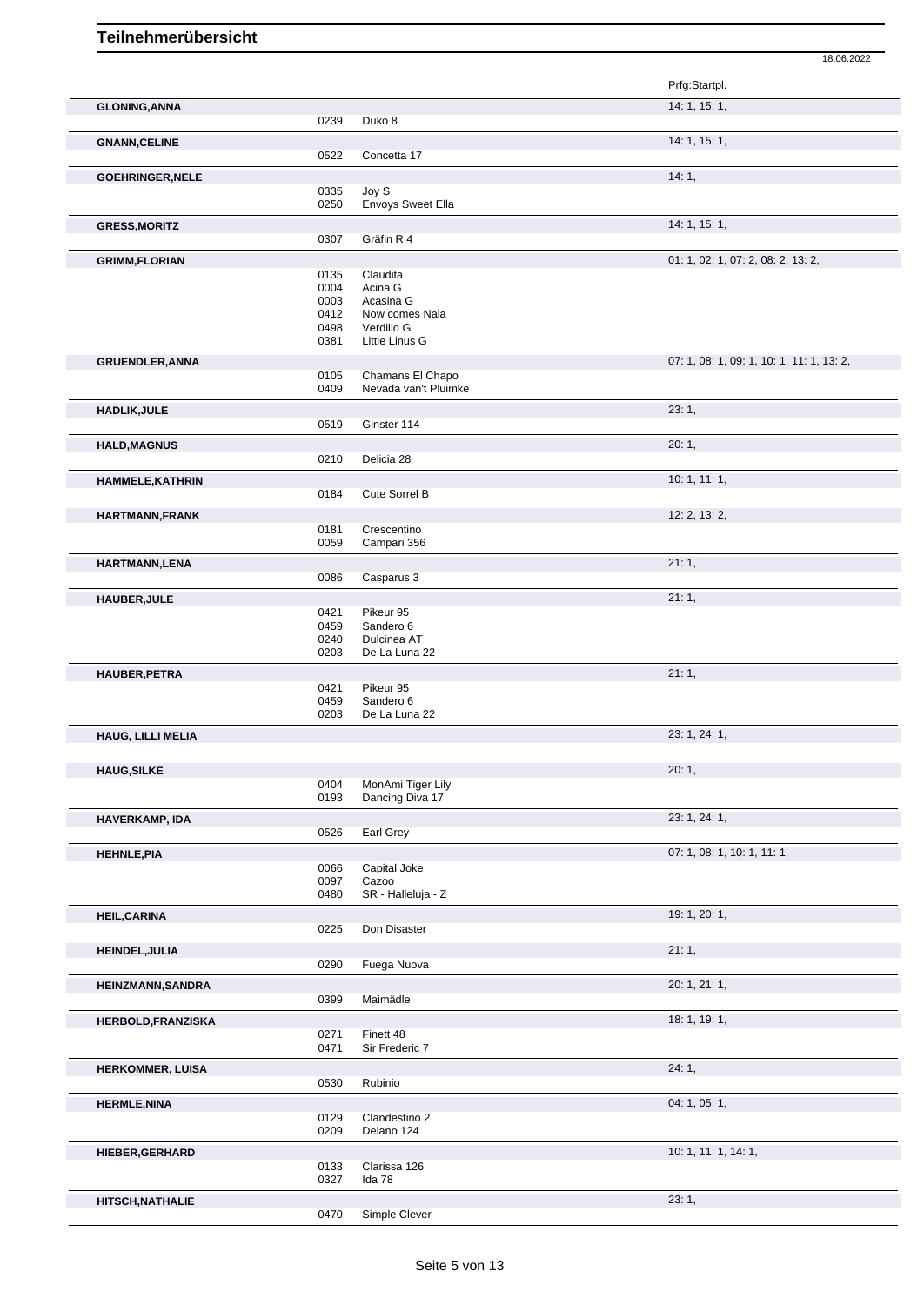|                         |              |                          | 18.06.2022                                         |
|-------------------------|--------------|--------------------------|----------------------------------------------------|
|                         |              |                          | Prfg:Startpl.                                      |
| HOELLDAMPF, MICHAELA    |              |                          | 18: 1, 19: 1,                                      |
|                         | 0403         | Merilahof's Clärchen     |                                                    |
| HOERNER, ALISHA         | 0397         | Magic Mike 4             | 20:1,                                              |
| <b>HOLL, VANESSA</b>    |              |                          | 02: 1, 03: 1, 09: 1, 10: 1,                        |
|                         | 0223         | Divario 2                |                                                    |
|                         | 0510         | Zmoothie-Lou             |                                                    |
| HOLLENBACH, MIRIAM      |              |                          | 17:1, 18:1,                                        |
|                         | 0124         | Churchill E WE           |                                                    |
| HOLZ, HANNA-MARIE       |              |                          | 14:1,                                              |
|                         | 0142         | Coco Malou 4             |                                                    |
| <b>HOPPE, MARION</b>    |              |                          | 16: 1, 17: 1,                                      |
|                         | 0365         | Laura Magic              |                                                    |
| HORNUNG, STEPHANIE      | 0255         | Fairytail 2              | 04: 1, 05: 1,                                      |
|                         |              |                          |                                                    |
| <b>ILG, ANDREAS</b>     | 0083         | Cascalio                 | 10: 1, 11: 1,                                      |
|                         |              |                          | 11:1,                                              |
| <b>ISAAK,FRANK</b>      | 0089         | Castec                   |                                                    |
| <b>ISIN, MILENA</b>     |              |                          | 24:1,                                              |
|                         | 0528         | Dressage                 |                                                    |
| JANZEN, LEA             |              |                          | 12: 1, 14: 1,                                      |
|                         | 0033         | Black Pearl 114          |                                                    |
| JAUCH, CLAUDIA          |              |                          | 05: 1, 17: 1,                                      |
|                         | 0259         | Faramir 8                |                                                    |
| <b>JILG, SARAH</b>      |              |                          | 11:1, 14:1,                                        |
|                         | 0505         | <b>Wum 137</b>           |                                                    |
|                         | 0405         | Monty 593                |                                                    |
| KANEBLEI, SVEA          | 0078         | Carotte R                | 23:1,                                              |
|                         |              |                          |                                                    |
| <b>KARELSON, JANINA</b> | 0165         | Copa del Rey 4           | 11: 1, 14: 1,                                      |
|                         |              |                          | 24:1,                                              |
| <b>KATINIC, AMELIE</b>  | 0529         | My little Rose           |                                                    |
| <b>KECK,LAURA</b>       |              |                          | 21:1,                                              |
|                         | 0029         | Benita CSL               |                                                    |
| <b>KECK,SOPHIA</b>      |              |                          | 07: 1, 08: 1, 10: 1, 11: 1,                        |
|                         | 0017         | Archimedes 57            |                                                    |
|                         | 0441         | Quincy CSL               |                                                    |
| <b>KERN, ANJA</b>       |              |                          | 14: 1, 15: 1,                                      |
|                         | 0213         | Demba                    |                                                    |
| KIRCHHOF, JENNIFER      |              |                          | 20:1,                                              |
|                         | 0060         | Canabis 3                |                                                    |
| <b>KLUGE, THOMAS</b>    |              |                          | 01: 1, 02: 1, 03: 1, 07: 1, 10: 1, 12: 2,<br>13:3, |
|                         | 0374         | Lewinson                 |                                                    |
|                         | 0080         | Casallisto               |                                                    |
|                         | 0138<br>0438 | Coach 15<br>Quicksie     |                                                    |
|                         |              |                          |                                                    |
| <b>KNORR, BERND</b>     | 0382         | Little Luis              | 01: 2, 02: 2, 07: 1, 08: 1,                        |
|                         | 0314         | Haysome                  |                                                    |
|                         | 0315         | Hayvaras                 |                                                    |
|                         | 0253         | Ever so easy             |                                                    |
| <b>KNORR, LEA</b>       |              |                          | 18: 1, 19: 1,                                      |
|                         | 0451         | Rayon de soleil P        |                                                    |
| KOEBERLE, JAN           |              |                          | 01: 1, 03: 2, 07: 1, 12: 1, 13: 2,                 |
|                         | 0089<br>0164 | Castec<br>Coolio 43      |                                                    |
|                         | 0183         | Culano <sub>6</sub>      |                                                    |
|                         | 0496         | Vancouver 81             |                                                    |
|                         | 0507         | Zaphir 15                |                                                    |
|                         | 0157         | Conny 425                |                                                    |
| KOEGER, JULIA           | 0227         | Donna Isabella 11        | 18: 1, 19: 1,                                      |
|                         |              |                          |                                                    |
|                         |              |                          |                                                    |
|                         |              |                          |                                                    |
|                         | 0508         | Zara 140                 |                                                    |
| KOEHN, FRANZISKA        | 0481<br>0103 | Sri Lanka 24<br>Chacha 7 | 07: 2, 09: 2, 11: 2,                               |

Seite 6 von 13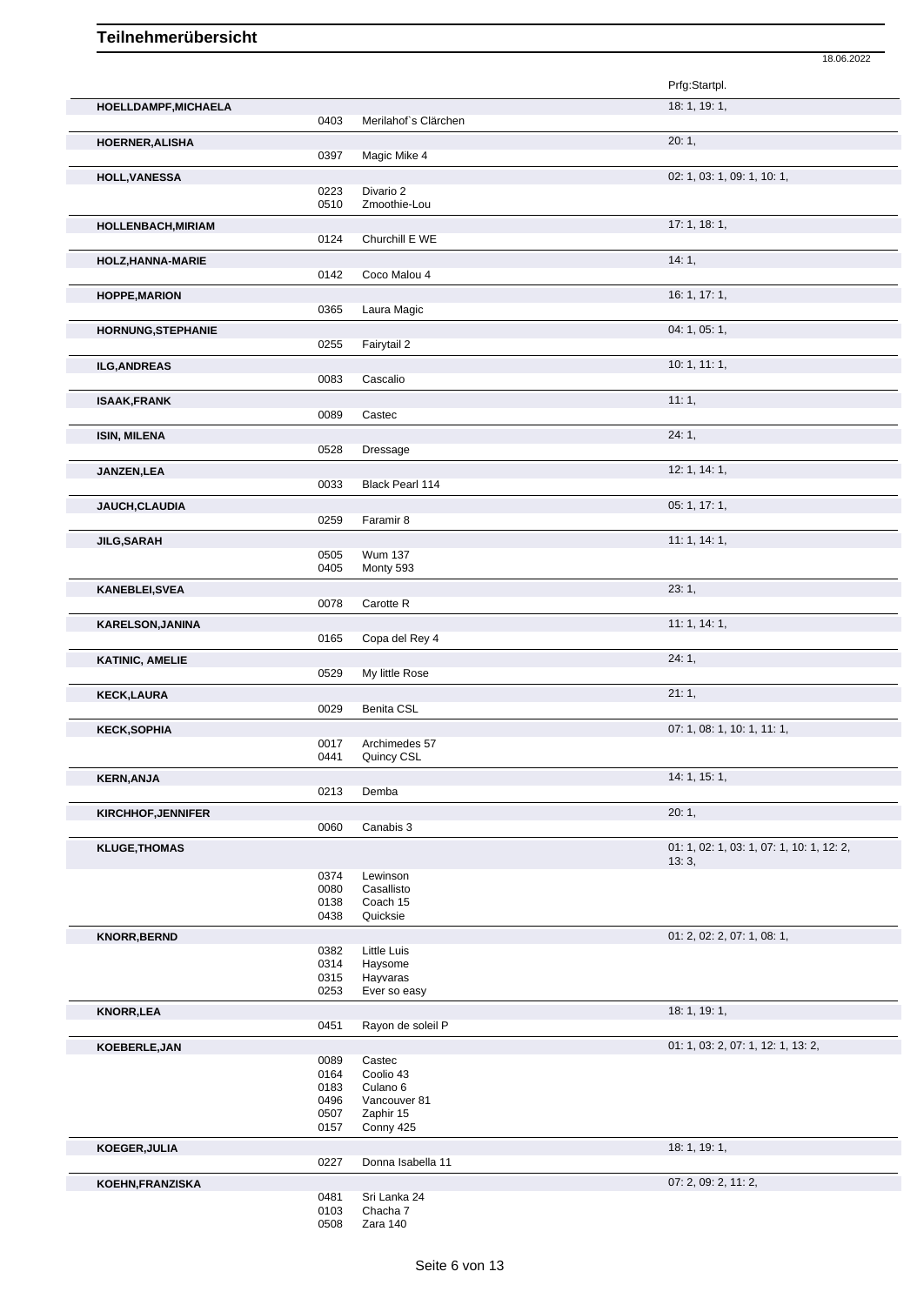|                                  |              |                                 | Prfg:Startpl.                             |
|----------------------------------|--------------|---------------------------------|-------------------------------------------|
| KOELZ, ANNA-LENA                 |              |                                 | 02: 1, 03: 1, 07: 1, 08: 1, 09: 1,        |
|                                  | 0172         | Cornel 10                       |                                           |
|                                  | 0128         | Cira 68                         |                                           |
|                                  | 0336         | Judy 95                         |                                           |
|                                  | 0237         | Ducati K 3                      |                                           |
|                                  | 0423         | Prince du Bonneville            |                                           |
| KOELZ, MARKUS                    |              |                                 | 01: 2, 02: 2, 03: 2, 07: 2, 08: 2, 09: 1, |
|                                  | 0231         | Dornadello                      |                                           |
|                                  | 0114         | Chiapas 2                       |                                           |
|                                  | 0106         | Charleston 78                   |                                           |
|                                  | 0358<br>0002 | Lagano 13<br>Acajou du Theillet |                                           |
|                                  | 0468         | SG's Air Pilot                  |                                           |
|                                  | 0266         | Ferstlhof's Cavalinka           |                                           |
|                                  | 0448         | Quiwi Air                       |                                           |
|                                  | 0339         | Kara Ben Nemsi 7                |                                           |
|                                  | 0201         | Daylight E 3                    |                                           |
|                                  | 0428         | Quasi Unser                     |                                           |
|                                  | 0006         | Acrobat 21                      |                                           |
|                                  | 0341         | Karthago 80                     |                                           |
|                                  | 0343         | Kilkenny 58                     |                                           |
|                                  | 0216         | Destina della vita              |                                           |
|                                  | 0091<br>0039 | Catapult 17<br>Bruno 206        |                                           |
| KOELZ, VANESSA                   |              |                                 | 07:1,08:1,                                |
|                                  | 0172         | Cornel 10                       |                                           |
|                                  | 0128         | Cira 68                         |                                           |
|                                  | 0336         | Judy 95                         |                                           |
|                                  | 0237         | Ducati K 3                      |                                           |
|                                  | 0038         | <b>Brisbeen</b>                 |                                           |
| <b>KOENIG,LISA</b>               | 0533         | Hemingway 76                    | 20:1,                                     |
|                                  |              |                                 |                                           |
| KOLLER, KIARA                    | 0331         | Jappeloup du Lys J              | 22: 1, 23: 1,                             |
|                                  |              |                                 |                                           |
| KOMP, CLAUDIA                    | 0364         | Laura Brentina                  | 21:1,                                     |
| <b>KREFT, WIEBKE MICHAELA</b>    |              |                                 | 20:1,                                     |
|                                  | 0265         | Feodora NR                      |                                           |
| <b>KRIEGER, NADINE</b>           |              |                                 | 21:1,                                     |
|                                  | 0398         | Maily von der Loch-Ranch        |                                           |
|                                  | 0100         | Cezar 26                        |                                           |
| <b>KRONMUELLER, ANTONIA</b>      |              |                                 | 18: 1, 19: 1,                             |
|                                  | 0454         | Rocking Royal                   |                                           |
| <b>KRUCK, LENA EMILY</b>         |              |                                 | 16: 1, 17: 1,                             |
|                                  | 0197         | Dark Delight 6                  |                                           |
| <b>KUEHNLE, SANDY</b>            | 0028         | Bellini N                       | 04: 1, 05: 1, 06: 1,                      |
|                                  | 0008         | Ain't He Awesome                |                                           |
|                                  | 0010         | Amaretto W                      |                                           |
| <b>KUEMMERLE, PHILIPP CARLOS</b> |              |                                 | 06: 1, 08: 1, 10: 1, 17: 1,               |
|                                  | 0392         | Lucky Top 2                     |                                           |
|                                  | 0005         | Acolas                          |                                           |
| <b>KUHN, SINA</b>                |              |                                 | 14: 1, 15: 1,                             |
|                                  | 0177         | Costa Casall                    |                                           |
| <b>KUNZE, TABEA</b>              |              |                                 | 24:1,                                     |
|                                  | 0527         | Camia                           |                                           |
| <b>KURZ, NADINE KAROLIN</b>      | 0334         | Jousephine                      | 05: 1, 06: 1, 16: 1, 17: 1,               |
|                                  |              |                                 |                                           |
| LAIB, PIA                        |              |                                 | 08: 1, 10: 1, 11: 1,                      |
|                                  | 0115<br>0050 | Chica Bay 4<br>Calida 88        |                                           |
|                                  |              |                                 | 11:1, 14:1,                               |
| LAIB, TANJA                      | 0115         | Chica Bay 4                     |                                           |
|                                  | 0050         | Calida 88                       |                                           |
|                                  | 0182         | Cristall B                      |                                           |
|                                  |              |                                 |                                           |
| LANDGRAF, CAROLIN                | 0305         | Good Vibes Only                 | 07: 1, 10: 1, 11: 1,                      |
|                                  |              |                                 |                                           |
| <b>LANSKI, JULE</b>              | 0520         | Donna Doria 40                  | 23:1,                                     |
|                                  |              |                                 |                                           |
| <b>LECHNER, JOSEPHINE</b>        | 0357         | Ladylike 63                     | 05:1,                                     |
|                                  |              |                                 |                                           |
| <b>LEIS, VERONIKA</b>            |              |                                 | 09: 1, 10: 1, 12: 1, 19: 1,               |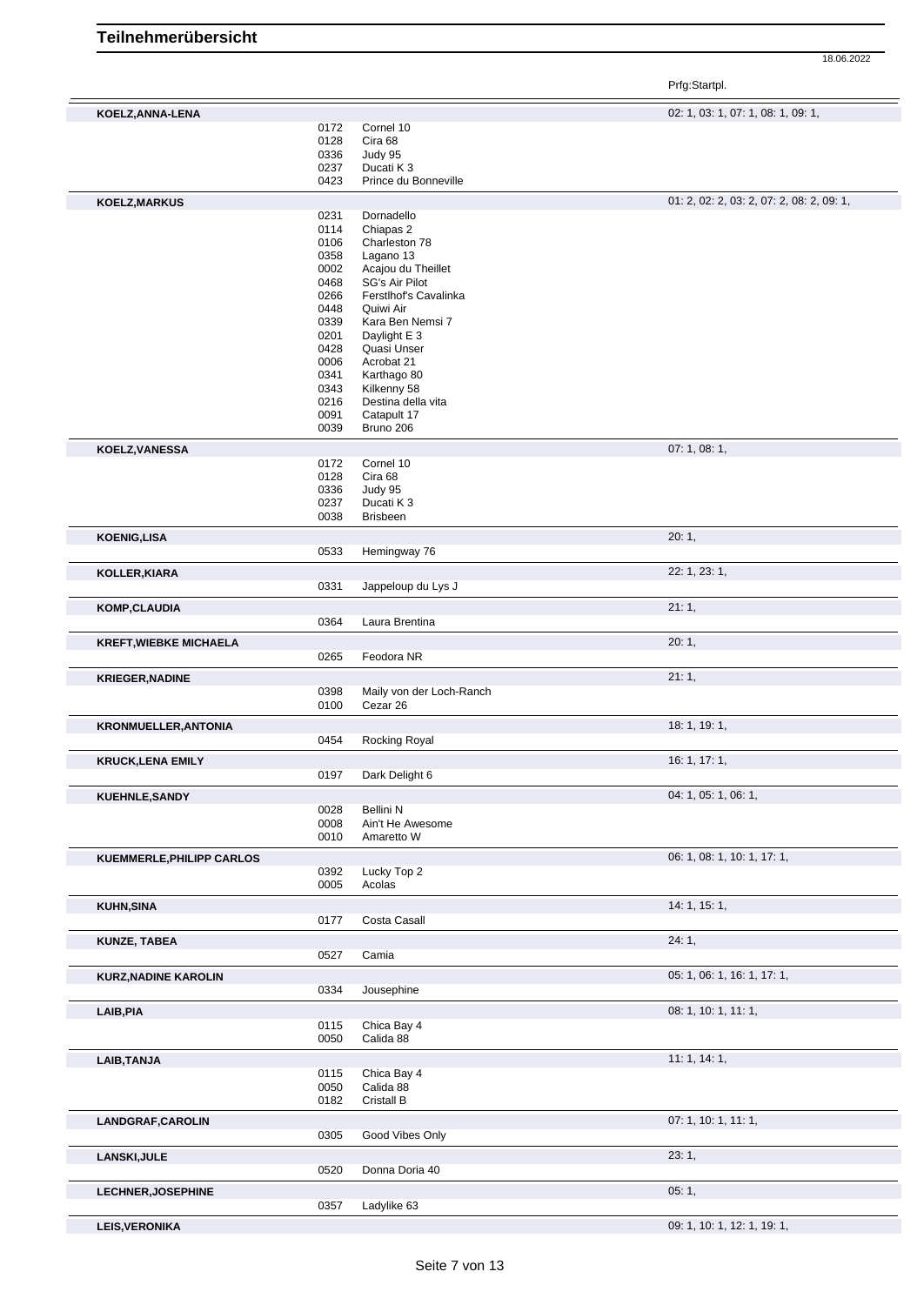Prfg:Startpl.

|                             |      | Lisa B.                      |                                           |
|-----------------------------|------|------------------------------|-------------------------------------------|
|                             | 0378 |                              |                                           |
|                             | 0476 | <b>Smartys Indian Summer</b> |                                           |
|                             | 0491 | Tulla Fortuna                |                                           |
|                             | 0400 | ManniBoy                     |                                           |
| LEUTELT, NATALIE            |      |                              | 14: 1, 15: 1,                             |
|                             | 0079 | Casalitoo                    |                                           |
|                             |      |                              |                                           |
| LIEB, CHRISTOPH             |      |                              | 07: 2, 08: 2,                             |
|                             | 0024 | Be Pezi                      |                                           |
|                             | 0179 | Covergirl 16                 |                                           |
|                             | 0439 | Quid pro quo 4               |                                           |
|                             | 0414 | Numerobis 2                  |                                           |
|                             | 0342 | Kevin Cool                   |                                           |
|                             | 0356 | Lady Gaga 48                 |                                           |
|                             | 0483 | Stallone Gold                |                                           |
|                             |      |                              |                                           |
| LIEB, LENA                  |      |                              | 10: 1, 11: 1, 14: 2, 15: 2,               |
|                             | 0024 | Be Pezi                      |                                           |
|                             | 0041 | Cabalero 13                  |                                           |
|                             | 0179 | Covergirl 16                 |                                           |
|                             | 0439 | Quid pro quo 4               |                                           |
|                             | 0342 | Kevin Cool                   |                                           |
|                             | 0356 | Lady Gaga 48                 |                                           |
|                             |      |                              | 01: 1, 02: 1, 03: 2, 07: 1, 08: 1, 10: 1, |
| LINK, ANNIKA                |      |                              |                                           |
|                             |      |                              | 12: 1, 13: 2,                             |
|                             | 0283 | For Player                   |                                           |
|                             | 0167 | Coral 13                     |                                           |
|                             | 0139 | Coachella S                  |                                           |
|                             | 0494 | Unusually                    |                                           |
| LINSENMAIER, SABRINA        |      |                              | 04: 1, 05: 1,                             |
|                             | 0262 | FBW Fiorenzo HJ              |                                           |
|                             |      |                              |                                           |
| <b>LUTZ, NICOLE</b>         |      |                              | 21:1,                                     |
|                             | 0407 | Nacrostar                    |                                           |
|                             |      |                              | 17:1,                                     |
| <b>MAI, JULIA</b>           |      |                              |                                           |
|                             | 0427 | Quantasie R                  |                                           |
| <b>MAIER, JULIANE</b>       |      |                              | 16: 1, 19: 1,                             |
|                             | 0478 | Solero mio                   |                                           |
|                             | 0196 | Dario 143                    |                                           |
|                             | 0486 | Te Quiero 19                 |                                           |
|                             |      |                              |                                           |
| <b>MAIER, LENNY</b>         |      |                              | 07: 1, 08: 2, 10: 1, 11: 2,               |
|                             | 0395 | Lylly de Baloubet            |                                           |
|                             | 0085 | Casita M                     |                                           |
|                             | 0014 | Antonia 197                  |                                           |
|                             |      |                              | 20:1,                                     |
| <b>MAIER, MAREN</b>         |      |                              |                                           |
|                             | 0248 | Emma Peel 47                 |                                           |
| <b>MAIER, MAXIE LUISE</b>   |      |                              | 11: 1, 14: 2, 15: 2,                      |
|                             | 0387 | Lorbas 281                   |                                           |
|                             | 0371 | Let's go 117                 |                                           |
|                             | 0380 | Little Lady 251              |                                           |
|                             |      |                              |                                           |
| <b>MAIER, SUSANNE</b>       |      |                              | : 0,                                      |
|                             | 0299 | Genial S 3                   |                                           |
| <b>MAIER, THOMAS</b>        |      |                              | 12: 1, 13: 1,                             |
|                             | 0085 | Casita M                     |                                           |
|                             |      | Antonia 197                  |                                           |
|                             | 0014 |                              |                                           |
|                             | 0121 | Chow M                       |                                           |
| <b>MATTAUSCH, FRANZISKA</b> |      |                              | 18: 1, 19: 1, 20: 1,                      |
|                             | 0504 | Wonder Boy R                 |                                           |
|                             | 0064 | Cannonball 14                |                                           |
|                             |      |                              |                                           |
| <b>MAYER, KRISTINA MILA</b> |      |                              | 16: 1, 17: 1, 18: 1,                      |
|                             | 0270 | Finchen FH                   |                                           |
| <b>MEIER, EILEEN</b>        |      |                              | 09: 2, 12: 1,                             |
|                             | 0377 | Limoncino 6                  |                                           |
|                             | 0506 | Wywacetta                    |                                           |
|                             |      |                              |                                           |
| <b>MILLER, CAROLIN</b>      |      |                              | 20: 1, 21: 1,                             |
|                             | 0245 | Elisenhof's Duke             |                                           |
|                             |      |                              | 24:1,                                     |
| <b>MUELLER, MIA</b>         |      |                              |                                           |
|                             | 0525 | Osira                        |                                           |
| <b>MUELLER, ALINA</b>       |      |                              | 10: 1, 11: 1,                             |
|                             | 0390 | Lorio 35                     |                                           |
|                             |      |                              |                                           |
| <b>MUELLER, KLAUS</b>       |      |                              | 07: 1, 08: 1, 10: 1,                      |
|                             | 0501 | Vivanti 2                    |                                           |
| <b>MUELLER, MELANIE</b>     |      |                              | 12: 1, 13: 1,                             |
|                             | 0352 | La Queena                    |                                           |
|                             |      |                              |                                           |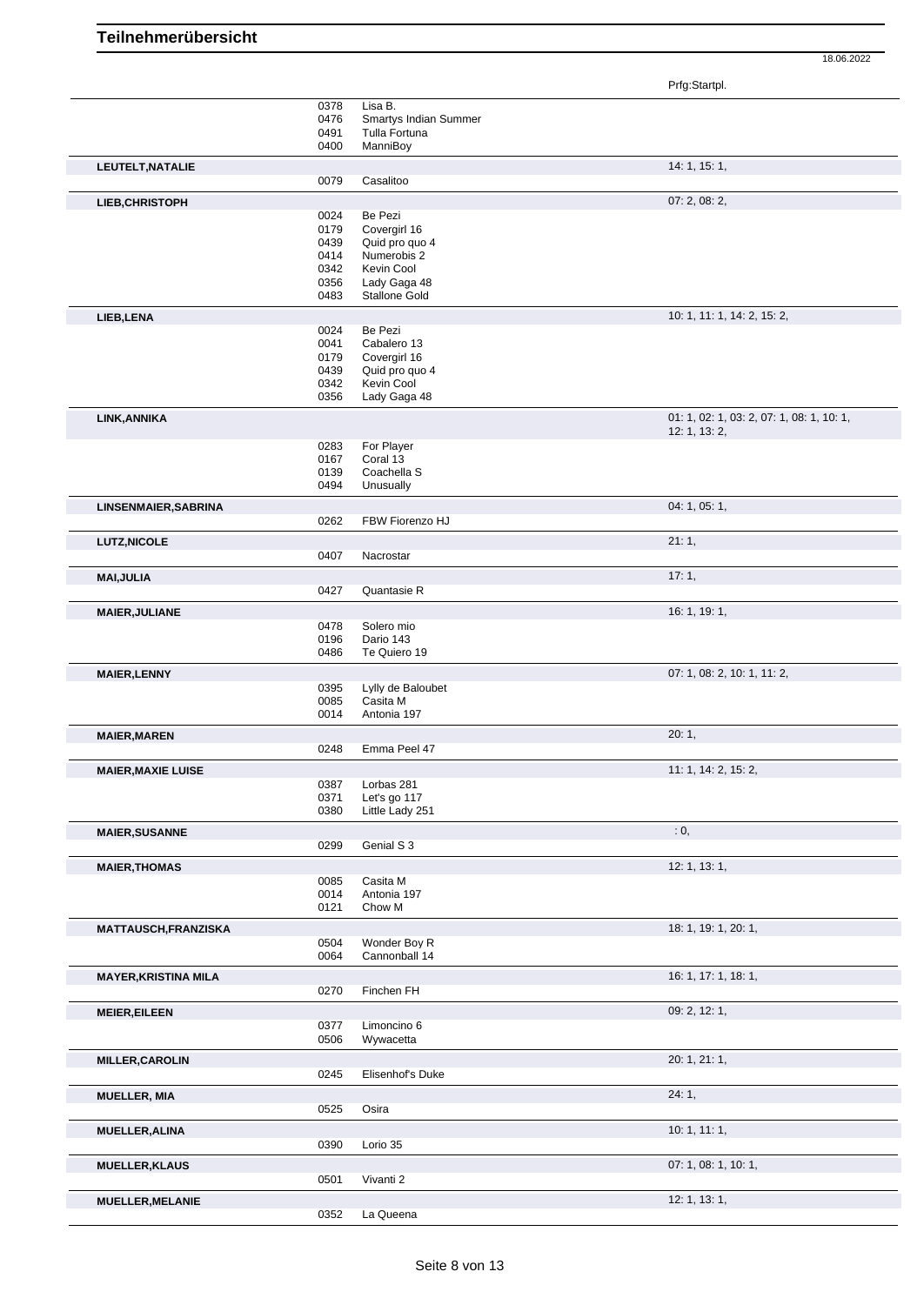|                                     |              |                           | Prfg:Startpl.               |
|-------------------------------------|--------------|---------------------------|-----------------------------|
| MUELLER-MORGENTHAL, MARION          |              |                           | 02: 1, 08: 1,               |
|                                     | 0466         | Sentimento                |                             |
|                                     | 0355         | Lady Gaga 20              |                             |
| <b>MUENCH,LEONIE</b>                |              |                           | 10: 1, 11: 1,               |
|                                     | 0061         | Cancador                  |                             |
| MUNZ, JULIA                         |              |                           | 21:1,                       |
|                                     | 0173         | Cornet's Clara            |                             |
| MURAUER, LAURA                      |              |                           | 08: 1, 10: 1,               |
|                                     | 0051         | Calida P                  |                             |
|                                     | 0146         | Cola M                    |                             |
| <b>NAGEL, NICOLE</b>                |              |                           | 20: 1, 21: 1,               |
|                                     | 0417         | Oakland's Jamilia         |                             |
| NEUMEISTER, MAXIMILIAN              |              |                           | 07: 2, 08: 2,               |
|                                     | 0035         | Bonita 426                |                             |
|                                     | 0518         | Quox                      |                             |
|                                     | 0388<br>0517 | Lord Lupo 7<br>Hastor     |                             |
|                                     |              |                           |                             |
| NUDING, HANNA                       | 0349         | La Lina B                 | 21: 1, 23: 1,               |
|                                     |              |                           |                             |
| <b>ODAK, INA</b>                    |              |                           | 12: 1, 13: 1,               |
|                                     | 0242         | Duplo 63                  |                             |
| OPPOLD, TORSTEN                     |              |                           | 14: 1, 15: 1,               |
|                                     | 0156         | Connor's                  |                             |
| <b>ORTNER-FLEISCHMANN, ESTHER M</b> |              |                           | 09: 1, 10: 1, 20: 1,        |
|                                     | 0037         | Brad Pitt 2               |                             |
|                                     | 0204         | De Luxe 64                |                             |
| ORTWEIN, CHANTAL CELINE             |              |                           | 14: 1, 15: 1,               |
|                                     | 0154         | Conchita 129              |                             |
| PECHTL, YVONNE                      |              |                           | : 0,                        |
|                                     | 0521         | Dancing Boy 19            |                             |
| PEPLAWSKA, ELLA                     |              |                           | 14:1,                       |
|                                     | 0148         | <b>Coldplay Deluxe</b>    |                             |
| PFEIFER, CHRISTIAN                  |              |                           | 01: 2, 02: 2, 12: 1, 13: 1, |
|                                     | 0383         | Lollita <sub>3</sub>      |                             |
|                                     | 0075         | Carl Günther              |                             |
|                                     | 0235         | Duc de l'Impermeable      |                             |
| PFEIFER, MARKUS                     |              |                           | 07: 1, 08: 1, 13: 1,        |
|                                     | 0145<br>0174 | Cognac 117<br>Cornetano 4 |                             |
|                                     |              |                           |                             |
| PFITZER, ANNA                       | 0023         | Bayard-P                  | 08:1,                       |
|                                     |              |                           |                             |
| PFLEIDERER, ANNIKA                  | 0513         | Ramira                    | 15: 1, 22: 2,               |
|                                     | 0052         | Calina P.                 |                             |
|                                     |              |                           | 06:1,                       |
| PIES, JULIA                         | 0032         | <b>Black Jack W</b>       |                             |
|                                     |              |                           |                             |
| PRIETZ, VANESSA                     | 0434         | Quentin 159               | 05: 1, 16: 1,               |
|                                     | 0220         | Dion 30                   |                             |
|                                     | 0273         | Fior 6                    |                             |
| PROBA, CARLOTTA                     |              |                           | 24:1,                       |
|                                     |              |                           |                             |
| RAUNER, KATJA                       |              |                           | 02: 1, 07: 1, 08: 1,        |
|                                     | 0168         | Coralie 35                |                             |
| <b>REICHENBACH, ROMY</b>            |              |                           | 23: 1, 24: 1,               |
|                                     | 0523         | Royal Rosi                |                             |
|                                     | 0524         | Peppi the Star            |                             |
| <b>RENSCHLER, SOPHIA</b>            |              |                           | 21:1,                       |
|                                     | 0359         | Lanci's Disco Checker     |                             |
| RIEG, ANN-CATHRIN                   |              |                           | 05: 1, 06: 1,               |
|                                     | 0485         | <b>Steendieks Derrick</b> |                             |
|                                     | 0410         | New Lord 5                |                             |
|                                     | 0488         | <b>Timms Ozzie</b>        |                             |
| RIEG, JULIA                         |              |                           | 18: 1, 19: 1,               |
|                                     | 0256         | Falkenflug 5              |                             |
| RIEGGER, ANJA                       |              |                           | 04: 2, 05: 2,               |
|                                     | 0464         | Schmusepuppe RW           |                             |
|                                     | 0465         | Seabiscuit RW             |                             |

<sup>0427</sup> Quantasie R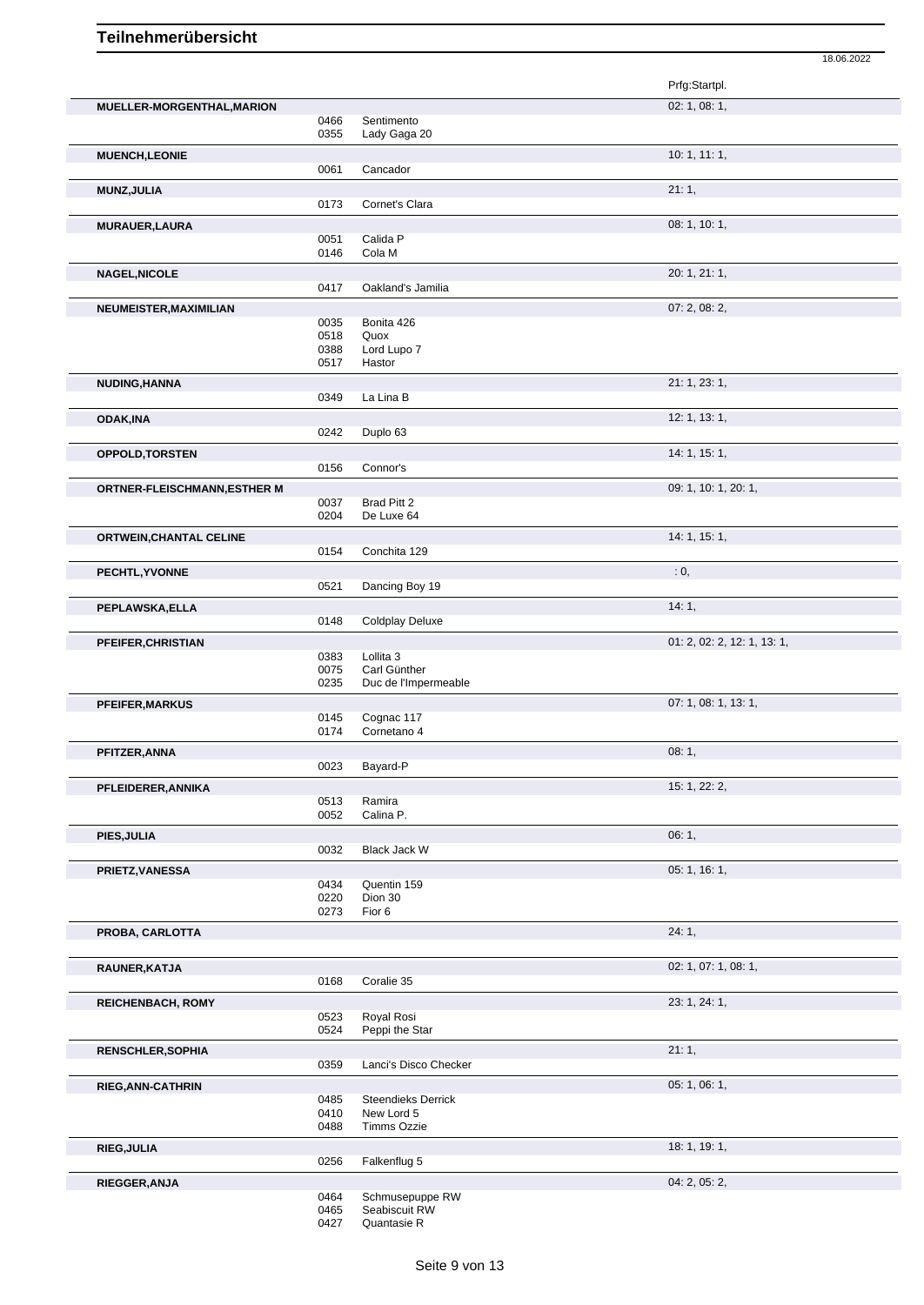18.06.2022 Prfg:Startpl. **RIEK,LISA-SARINA** 10: 1, 11: 1, Corrado 128 **RIETHMUELLER,ROMY 14: 1, 15: 1,** 0109 Che Guevara 35 **RIST,MICHAEL** 07: 1, 08: 1, 09: 1, 10: 1, 0484 Stay Cool 2 **RODER, SOPHIE** 23: 1, 0512 Maritza **ROHRMUSS, VICTORIA** 05: 1, 06: 1, 06: 1, 06: 1, 06: 1, 06: 1, 06: 1, 06: 1, 06: 1, 06: 1, 06: 1, 06: 1, 06: 1, 06: 1, 06: 1, 06: 1, 06: 1, 06: 1, 06: 1, 06: 1, 06: 1, 06: 1, 06: 1, 06: 1, 06: 1, 06: 1, 06: 1, 06: 1, 06: 1 0170 Corelli de Luxe 0269 Final Edition 7 **ROSKE,CAROLINE** 10: 3, 11: 3, 0141 Coco Chanel J<br>0218 Diamanto 7 0218 Diamanto 7<br>0084 Cashmake Cashmake **ROST,CATHARINA** 22: 1, 23: 1, Mary Poppins WG **RUPP,ROMINA** 07: 1, 11: 1, 14: 1, 07: 1, 11: 1, 14: 1, 07: 1, 11: 1, 14: 1, 07: 1, 11: 1, 14: 1, 07: 1, 11: 1, 14: 1, 0140 Cocaine 9<br>0333 Jolie Noir 0333 Jolie Noir<br>0137 Cloud Sev Cloud Seven F **SAILER, WERNER** 0180 Crazy Grace 0180 Crazy Grace 0180 Crazy Grace 0180 Crazy Grace 0180 Crazy Grace 0180 Crazy Grace 0180 Crazy Grace 0180 Crazy Grace 0180 Crazy Grace 0180 Crazy Grace 0180 Crazy Grace 0180 Crazy Grace 0 0180 Crazy Grace

|                               | 0326<br>0116 | Hulapalou<br>Chiccolina 10                     |                             |
|-------------------------------|--------------|------------------------------------------------|-----------------------------|
| SAUER, STEFANI                |              |                                                | 16:1,                       |
|                               | 0340         | Karat 265                                      |                             |
|                               | 0503         | Wolke Sieben 61                                |                             |
| <b>SAUTER, ALICE</b>          |              |                                                | 11: 1, 14: 1,               |
|                               | 0049         | Calice 12                                      |                             |
| <b>SCHAEUFFELE, MELANIE</b>   |              |                                                | 20:1,                       |
|                               | 0194         | Danny DeVito 5                                 |                             |
| <b>SCHALLER, ANN-KATHRIN</b>  |              |                                                | 06: 1, 17: 1,               |
|                               | 0258         | Fantastica 39                                  |                             |
| <b>SCHARPF-MACK, STEFANIE</b> |              |                                                | 07: 3, 08: 2, 10: 2,        |
|                               | 0056         | Call me Jack                                   |                             |
|                               | 0009         | Air Cornet                                     |                             |
|                               | 0054         | Call me Alan S                                 |                             |
|                               | 0440<br>0416 | <b>Quiet Passion</b><br>Nymoghen van ter Royen |                             |
|                               | 0031         | Betty Barclay 20                               |                             |
| <b>SCHEFFLER, NICOLE</b>      |              |                                                | 11: 1, 14: 1,               |
|                               | 0351         | La Prima Donna De Luxe                         |                             |
|                               | 0432         | Queen Laura                                    |                             |
| <b>SCHIED, HEIKE</b>          |              |                                                | 22:1,                       |
|                               | 0045         | Caimini                                        |                             |
|                               | 0294         | Galina 239                                     |                             |
| <b>SCHIEHLEN, LUCY</b>        |              |                                                | 24:1,                       |
|                               | 0527         | Camia                                          |                             |
| <b>SCHIERLE, LUZIE</b>        |              |                                                | 10: 1, 11: 1,               |
|                               | 0516         | Bandura H                                      |                             |
| SCHIESSL-MAIER, SORAYA        |              |                                                | 17:1,                       |
|                               | 0319         | His Highness Haribo                            |                             |
| <b>SCHIRLE, KARINA-LEONIE</b> |              |                                                | 15: 1, 21: 1, 22: 1, 23: 1, |
|                               | 0073         | Carima-Chanel RH                               |                             |
|                               | 0036         | Bonita 549                                     |                             |
| <b>SCHMID, ANJA</b>           |              |                                                | 18: 1, 19: 1,               |
|                               | 0456         | Royal Runa                                     |                             |
| <b>SCHMID, ROSALIE</b>        |              |                                                | 23:1,                       |
|                               | 0222         | Diva M                                         |                             |
| <b>SCHMIDT, YVONNE</b>        |              |                                                | 08:1,                       |
|                               | 0095         | Cayenne 236                                    |                             |
| SCHNALZGER, JANA              |              |                                                | 08: 1, 10: 2, 11: 2,        |
|                               | 0113         | Cherin                                         |                             |
|                               | 0056         | Call me Jack                                   |                             |
|                               | nnna.        | Air Constant                                   |                             |

0068 Caracho's Carly

0026 Belinda PH<br>0352 La Queena La Queena

0009 Air Cornet<br>0054 Call me A

Call me Alan S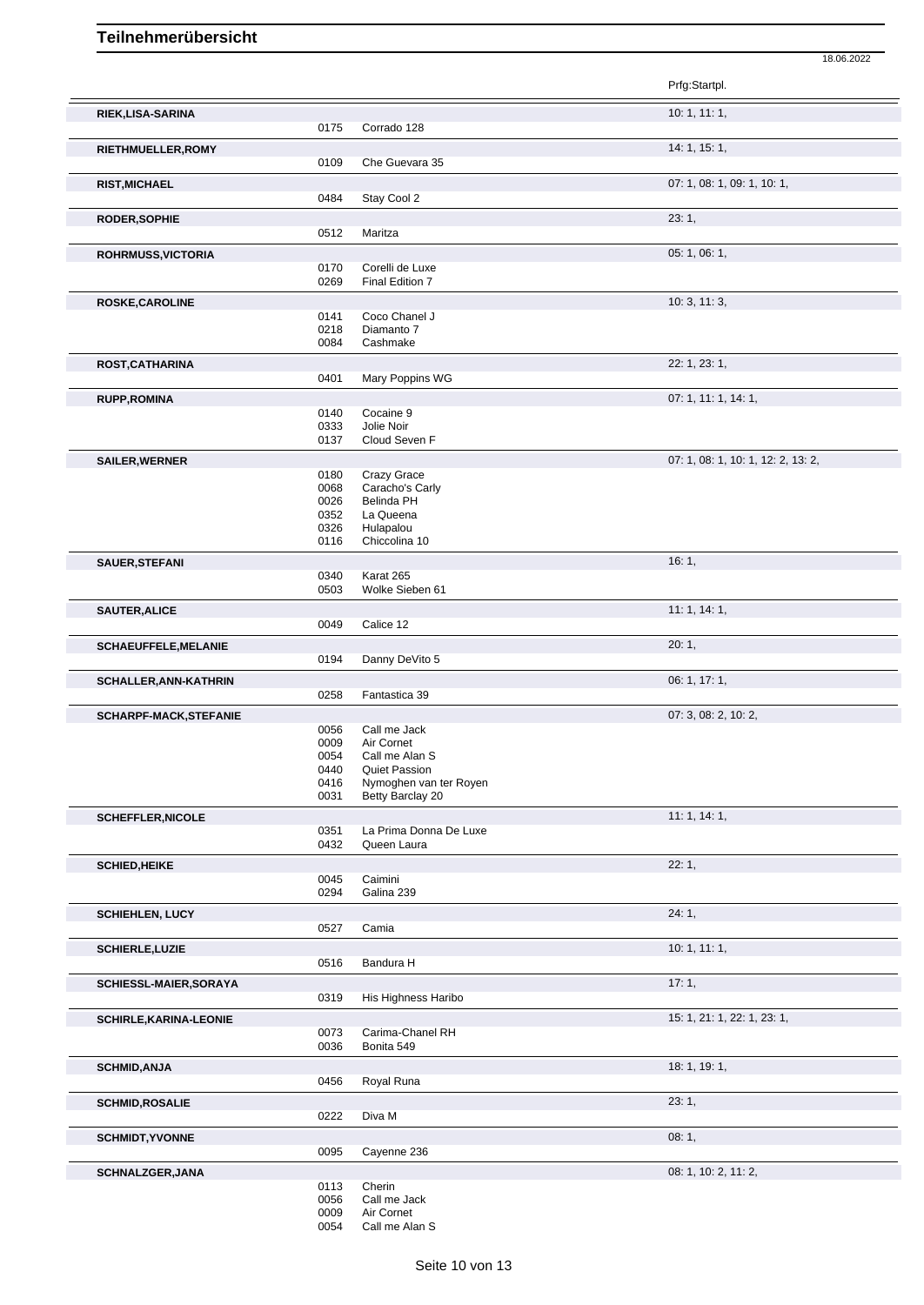|                               |              |                          | Prfg:Startpl.               |  |
|-------------------------------|--------------|--------------------------|-----------------------------|--|
|                               | 0440         | <b>Quiet Passion</b>     |                             |  |
|                               | 0416         | Nymoghen van ter Royen   |                             |  |
|                               | 0031         | Betty Barclay 20         |                             |  |
| <b>SCHNEIDER, ANDREA</b>      |              |                          | 19:1,                       |  |
|                               | 0232         | Dornröschen 194          |                             |  |
|                               |              |                          |                             |  |
| <b>SCHNEIDER, DANA ROMINA</b> |              |                          | 20: 1, 21: 1,               |  |
|                               | 0267         | Fey E                    |                             |  |
| SCHOCH, RON-LEVIN             |              |                          | 15: 1, 22: 1,               |  |
|                               | 0361         | Last Pako                |                             |  |
|                               |              |                          |                             |  |
| <b>SCHREGLE, LINDA</b>        | 0282         | For Fun 32               | 11:1,                       |  |
|                               | 0030         | Bernardo 18              |                             |  |
|                               | 0436         | Quentino 39              |                             |  |
|                               |              |                          |                             |  |
| <b>SCHREIBER, ALINE</b>       |              |                          | 11:1, 14:1,                 |  |
|                               | 0071         | Caresina F               |                             |  |
| <b>SCHUELER, SUSANNE</b>      |              |                          | 03: 1, 07: 1, 08: 1,        |  |
|                               | 0058         | Camira M                 |                             |  |
|                               |              |                          |                             |  |
| <b>SCHURR, MAJA</b>           |              |                          | 19: 1, 20: 1, 21: 1,        |  |
|                               | 0287<br>0243 | French Rubina<br>Dux 293 |                             |  |
|                               | 0276         | Fitz Oblong 3            |                             |  |
|                               |              |                          |                             |  |
| <b>SCHWARZ, JESSICA</b>       |              |                          | 15: 1, 22: 1,               |  |
|                               | 0424         | Qu                       |                             |  |
| SEIFERT, CARMEN               |              |                          | 15: 1, 22: 1,               |  |
|                               | 0086         | Casparus 3               |                             |  |
|                               |              |                          |                             |  |
| <b>SPEIDEL, SVEN</b>          |              |                          | 01: 1, 02: 1, 13: 1,        |  |
|                               | 0200         | Dawson 7                 |                             |  |
|                               | 0413         | Nozem 5                  |                             |  |
| STADELMEIER, NORA             |              |                          | 15: 1, 22: 1,               |  |
|                               | 0497         | Vantero                  |                             |  |
|                               |              |                          |                             |  |
| <b>STAHL, LARA MARIE</b>      |              |                          | 23:1,                       |  |
|                               | 0254         | Evita vom Lettenhof      |                             |  |
| STARZ, FRANZ-XAVER            |              |                          | 10: 1, 11: 1, 14: 1,        |  |
|                               | 0126         | Ciarra                   |                             |  |
|                               |              |                          | 14: 1, 15: 1, 22: 1,        |  |
| <b>STEGMEIER, LILLY</b>       | 0303         | Goldena 3                |                             |  |
|                               |              |                          |                             |  |
| STEISSLINGER, FREDERIK LEON   |              |                          | 04: 1, 05: 1,               |  |
|                               | 0429         | Quattani                 |                             |  |
| STIRNER, ANNA                 |              |                          | 20: 1, 21: 1,               |  |
|                               | 0260         | Fayette K                |                             |  |
|                               |              |                          |                             |  |
| <b>STOBER, ANTONIA</b>        |              |                          | 20:1,                       |  |
|                               | 0229         | Donvoyage                |                             |  |
| <b>STOCK, SOPHIA THERESA</b>  |              |                          | 21:1,                       |  |
|                               | 0016         | Arabiata 4               |                             |  |
|                               |              |                          |                             |  |
| STOCKER, ALEXANDRA            |              |                          | 11:1, 14:1,                 |  |
|                               | 0296         | Garado                   |                             |  |
| STUEHLER, LAURA               |              |                          | 10: 1, 11: 1, 14: 1, 15: 1, |  |
|                               | 0426         | Quando 53                |                             |  |
|                               |              |                          | 15: 1, 22: 1,               |  |
| <b>TAEGER, SVEA MARLEN</b>    | 0205         | De Nira 14               |                             |  |
|                               | 0467         | Serendipity T            |                             |  |
|                               |              |                          |                             |  |
| <b>TOBIAS, THERESA</b>        |              |                          | 20:1,                       |  |
|                               | 0251         | Esqudero                 |                             |  |
| TROST, SARAH                  |              |                          | 16: 1, 18: 1, 19: 1,        |  |
|                               | 0500         | Violina's Melody         |                             |  |
|                               |              |                          |                             |  |
| <b>TRUCKSES,LENI</b>          |              |                          | 24:1,                       |  |
|                               | 0515         | Merlin                   |                             |  |
| <b>UNGER, FRIEDRICH VON</b>   |              |                          | 07: 1, 08: 1,               |  |
|                               | 0035         | Bonita 426               |                             |  |
|                               | 0388         | Lord Lupo 7              |                             |  |
|                               |              |                          |                             |  |
| UNSOELD, SOPHIE               |              |                          | 24:1,                       |  |
|                               | 0514         | Starline                 |                             |  |
| <b>VAAS, MONA</b>             |              |                          | 10: 1, 11: 1,               |  |
|                               | 0482         | Stakkotino               |                             |  |
|                               |              |                          |                             |  |
| <b>VOGT, LILLI JASMIN</b>     |              |                          | 23:1,                       |  |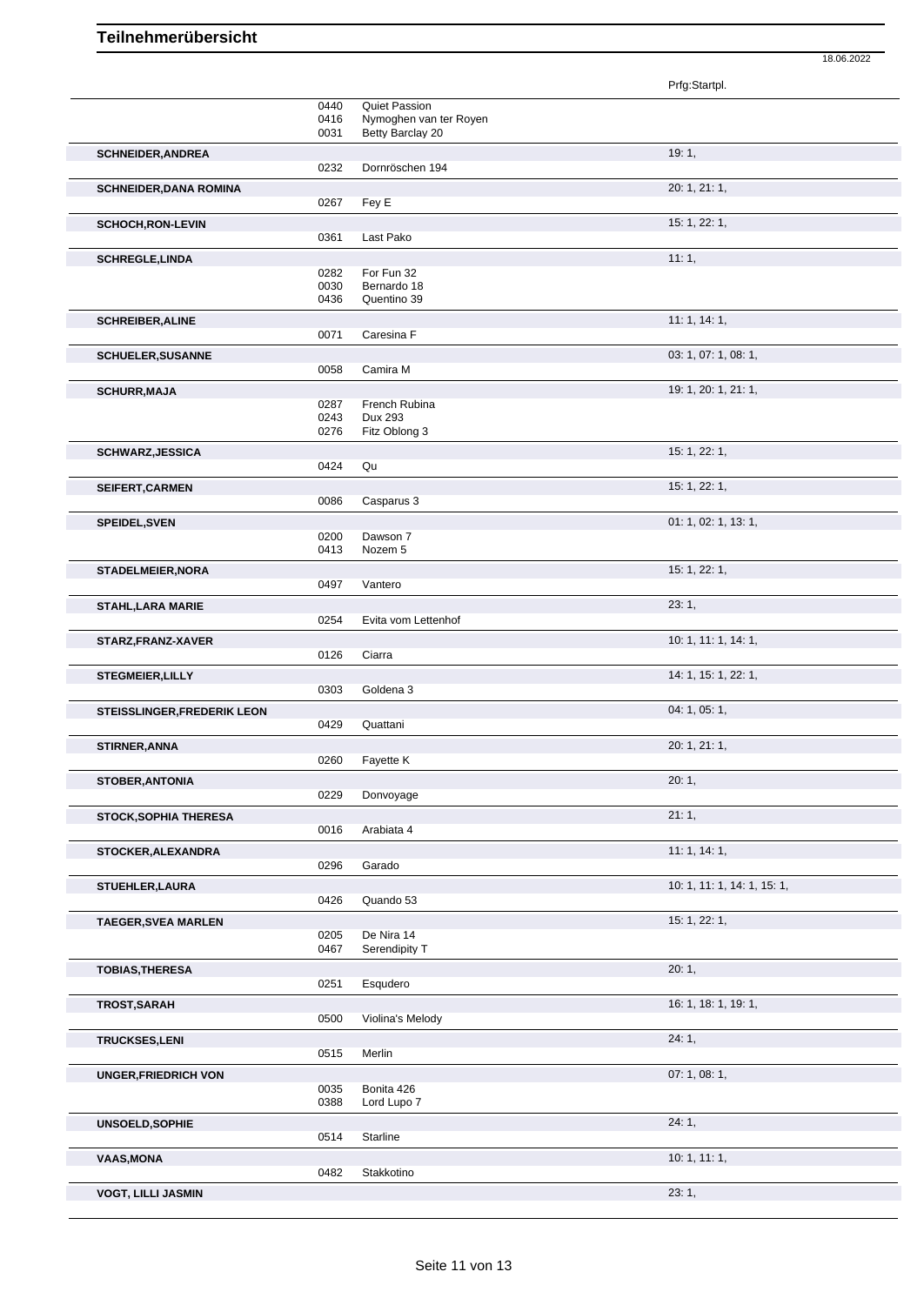|                            |      |                       | Prfg:Startpl.                             |
|----------------------------|------|-----------------------|-------------------------------------------|
| <b>VOGT, ANIKA</b>         |      |                       | 16: 1, 17: 1, 19: 1,                      |
|                            | 0222 | Diva M                |                                           |
|                            | 0152 | Con Amore 15          |                                           |
|                            |      |                       | 22:1,                                     |
| <b>VOITL, ANNIKA</b>       | 0443 | Quirin 26             |                                           |
|                            | 0062 | Candalee              |                                           |
|                            |      |                       |                                           |
| <b>VOITL, VIVIEN</b>       |      |                       | 11: 1, 14: 1, 15: 1,                      |
|                            | 0443 | Quirin 26             |                                           |
|                            | 0062 | Candalee              |                                           |
| <b>VOLLMER, KATRIN</b>     |      |                       | 14:1,                                     |
|                            | 0136 | Claus 27              |                                           |
|                            | 0163 | Cool Cat 6            |                                           |
|                            | 0391 | Lotty 13              |                                           |
|                            | 0300 | <b>Ginger Musterd</b> |                                           |
| <b>VOLLMER, LISA</b>       |      |                       | 10:1,                                     |
|                            | 0136 | Claus 27              |                                           |
|                            | 0163 | Cool Cat 6            |                                           |
|                            | 0391 | Lotty 13              |                                           |
|                            | 0300 | <b>Ginger Musterd</b> |                                           |
|                            |      |                       |                                           |
| <b>WALLNER, FRANZISKA</b>  |      |                       | 04: 1, 05: 1, 16: 1, 17: 1,               |
|                            | 0280 | For Eternity 8        |                                           |
|                            | 0198 | Dark Diamond 50       |                                           |
|                            | 0311 | Halima 18             |                                           |
|                            | 0346 | Körkommissar          |                                           |
| <b>WALTER DR., IRENE</b>   |      |                       | 10: 2, 11: 2, 14: 2, 15: 2, 20: 1, 21: 1, |
|                            | 0025 | Belana M              |                                           |
|                            | 0108 | Charonesse W          |                                           |
|                            | 0018 | Asterix 668           |                                           |
|                            |      |                       |                                           |
| <b>WALTER, MARIO</b>       |      |                       | 01: 3, 03: 3, 07: 2, 12: 2, 13: 2,        |
|                            | 0261 | FBW Charlotta         |                                           |
|                            | 0264 | Felia W               |                                           |
|                            | 0166 | Cora de la Rosa W     |                                           |
|                            | 0236 | Ducati 36             |                                           |
|                            | 0431 | Quattro's Cadeaux     |                                           |
|                            | 0475 | SMA Kiss de Semilly   |                                           |
|                            | 0144 | Coeur de Foret 3      |                                           |
|                            | 0473 | <b>SMA Disney</b>     |                                           |
|                            | 0143 | Coco O.T.             |                                           |
|                            | 0353 | Lacquer               |                                           |
|                            | 0354 | Lady Ga Ga 4          |                                           |
|                            | 0344 | King Louis 22         |                                           |
|                            | 0345 | Kirimba               |                                           |
|                            | 0150 | Coliba MB             |                                           |
| <b>WALZ, JESSICA</b>       |      |                       | 11: 1, 14: 2,                             |
|                            | 0282 | For Fun 32            |                                           |
|                            | 0224 | Dolly Dollar 11       |                                           |
|                            | 0206 | Deja Vué              |                                           |
|                            | 0430 | Quattrifolia          |                                           |
|                            | 0362 | Last Unicorn 4        |                                           |
|                            | 0187 | Daily News 15         |                                           |
| <b>WALZ, STEFAN</b>        |      |                       | 11:1,                                     |
|                            | 0282 | For Fun 32            |                                           |
|                            | 0224 | Dolly Dollar 11       |                                           |
|                            | 0206 | Deja Vué              |                                           |
|                            | 0430 | Quattrifolia          |                                           |
|                            | 0187 | Daily News 15         |                                           |
|                            |      |                       |                                           |
| WANGER, LISA-MARIA         |      |                       | 11:1, 14:1,                               |
|                            | 0293 | Galaxy US             |                                           |
|                            |      |                       | 16: 1, 17: 1,                             |
| <b>WANNER, ANNEMARIE</b>   | 0332 | Jimtown's Jambalaya   |                                           |
|                            |      |                       |                                           |
| <b>WEILAND, ANNA</b>       |      |                       | 22: 1, 23: 2, 24: 1,                      |
|                            |      |                       |                                           |
|                            |      |                       | 18: 1, 19: 1,                             |
| <b>WERNER, JESSICA</b>     | 0212 | Delwyn 2              |                                           |
|                            |      |                       |                                           |
| <b>WERNER, MICHAEL</b>     |      |                       | 07:2,                                     |
|                            | 0074 | Carinja 21            |                                           |
|                            | 0110 | Checker 73            |                                           |
|                            | 0055 | Call me Fritz 3       |                                           |
|                            |      |                       |                                           |
| <b>WESTHAUSER, PAULINE</b> |      |                       | 07:1, 10:1,                               |
|                            | 0132 | Clärchen 35           |                                           |
| <b>WIEDEMANN, JULIA</b>    |      |                       | 11:1, 14:1,                               |
|                            |      |                       |                                           |
|                            | 0442 |                       |                                           |
|                            |      | Quintero S            |                                           |
| <b>WIEDEMANN, THOMAS</b>   | 0053 | Calippo 42            | 01: 1, 02: 2,                             |